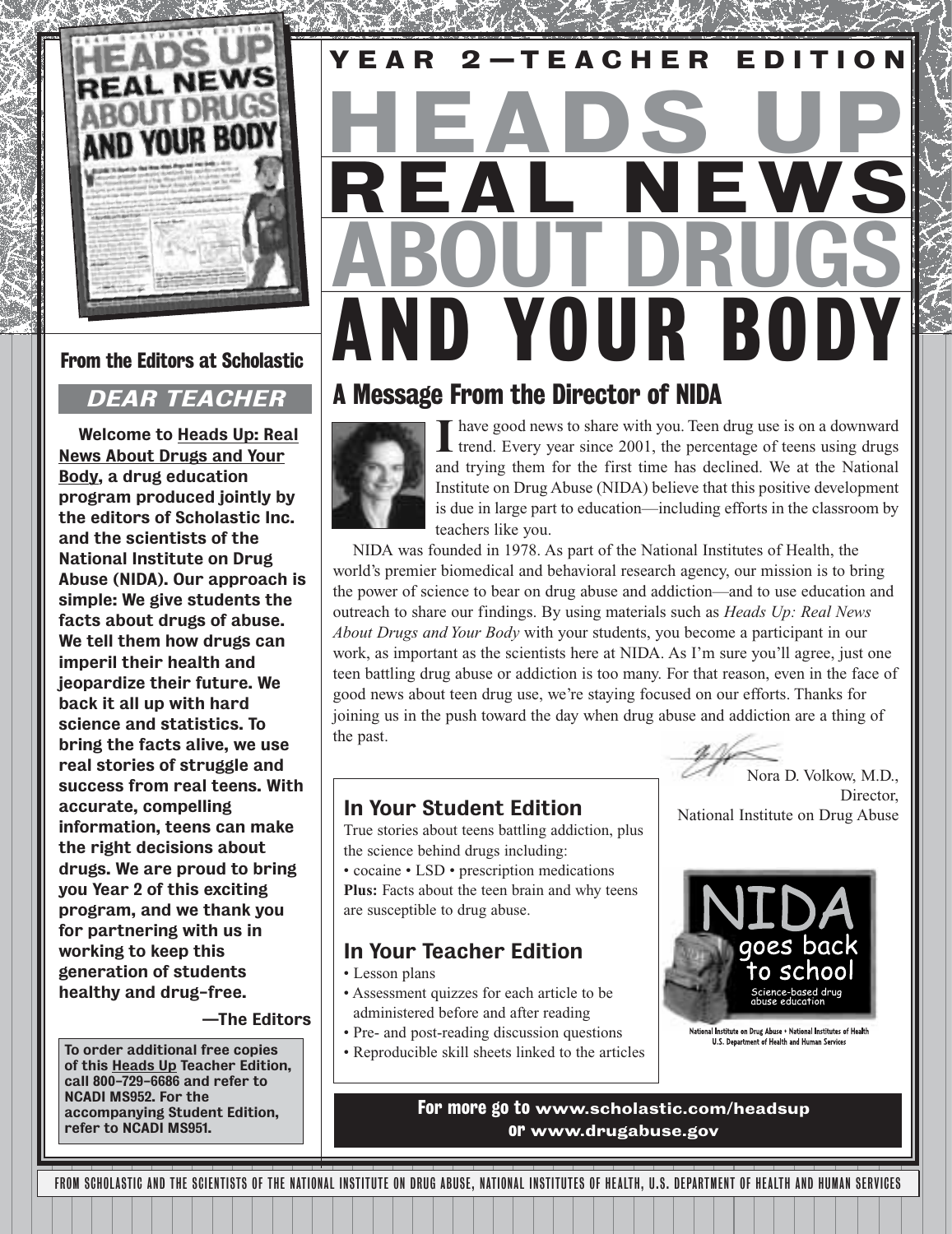• HEADS UP: REAL NEWS ABOUT DRUGS AND YOUR BODY •

**Preparation:** There is an assessment quiz for each of the four articles in the Student Edition of *Heads Up: Real News About Drugs and Your Body.* The quizzes are located on pages 3 and 4 of this Teacher Edition. Before you begin teaching each article, make two copies of the appropriate quiz for each student. Have students take the quiz before and after reading the article. This will allow you to assess what they have learned. Answers can be found on page 8. LESSON PLANS

**OBJECTIVE:** To alert students to the dangers of cocaine and test their knowledge of the topic before and after reading the article.

**National Science Education Standards:** Life Sciences; Science in Personal and Social Perspective

### WHAT YOU WILL DO

**Pre-reading:** Hold a class discussion based on these questions: "What do you know about the drug cocaine?" "What are its effects?" "Why is it dangerous?" "What are some ways that cocaine addiction would affect a person's life?" Then, have students complete and hand back Assessment Quiz 1. Finally, have them read

Big White Lies, pages 2–3

"Big White Lies." **Post-reading:** Hold a class discussion based on these questions: "What did you learn about cocaine that surprised you?" "How does cocaine change a user's brain?" "How can cocaine make a user less able to feel pleasure?" Next, tell students it's time to see how much they've increased their knowledge. Hand out the second copies of Assessment Quiz 1. Have students label the papers "after" and take the quiz. Collect and grade the quizzes.

EXTRA ACTIVITY: See the reproducible, "Cocaine and LSD" on page 5.

**OBJECTIVE:** To explain the risks of abusing prescription medications, particularly the painkiller OxyContin, and to test students' knowledge of the topic before and after reading the article.

**National Science Education Standards:** Life Sciences; Science in Personal and Social Perspective

### WHAT YOU WILL DO

2

**Pre-reading:** Hold a class discussion based on these questions: "What is a prescription medication?" "Why do some medicines require prescription?" "Are all over-the-counter medicines safe for everyone at all times?" Then, have students complete and hand back Assessment Quiz 3. Finally, have them read "Crushed Dreams."

Crushed Dreams, pages 6-7

**Post-reading:** Hold a class discussion based on these questions: "Why do you think Ryan didn't believe he'd become addicted to OxyContin?" "Was Ryan's addiction to OxyContin easier to kick than an addiction to a street drug? Why or why not?" "Do you think Ryan have trouble staying free of drugs in the future?" Next, tell students it's time to see how much they've increased their knowledge. Hand out the second copies of Assessment Quiz 3. Have students label the papers "after" and take the quiz. Collect and grade the quizzes.

**EXTRA ACTIVITY:** See the reproducible, "Cause and Effect: Prescription Drugs Are Strong Medicine," on page 6.

**OBJECTIVE:** To use science and personal stories to show the dangers of LSD and to test students' knowledge of the topic before and after reading the article.

**National Science Education Standards:** Life Sciences; Science in Personal and Social Perspective

### WHAT YOU WILL DO

**Pre-reading:** Hold a class discussion based on these questions: "What is LSD?" "Why do people take it and how does it affect their lives?" "How is it dangerous?" Then, have students complete and hand back Assessment Quiz 2. Finally, have them read "'I'm Losing My Mind.'"

## $\text{ESOM 2}$   $\longrightarrow$  "I'm Losing My Mind," pages 4-5

**Post-reading:** Hold a class discussion based on these questions: "How did LSD affect Amanda's life?" "How could she have found acceptance without drugs?" "What was happening in Amanda's brain when she took LSD?" Next, tell students it's time to see how much they've increased their knowledge. Hand out the second copies of Assessment Quiz 2. Have students label the papers "after" and take the quiz. Collect and grade the quizzes.

EXTRA ACTIVITY: See the reproducible, "Cocaine and LSD" on page 5.

# $\text{LESONN } 3$   $\text{Crushed Dreams}, \text{ LESON } 4$   $\text{D}$  Thrills of a Lifetime,

**OBJECTIVE:** To explain how the teen brain develops and how that development affects risky behaviors like drug use, and to test students' knowledge of the topic before and after reading the article.

### **National Science Education Standards:** Life Sciences; Science in Personal and Social

Perspective

### WHAT YOU WILL DO

**Pre-reading:** Hold a class discussion based on these questions: "How do teenagers' brains differ from adult brains?" "List some personality traits of typical teens. How might brain development account for the way teens feel and act?" "Are most teens as skilled at decision-making as adults?" Then, have students complete and hand back

Assessment Quiz 4. Finally, have them read "The Thrills of a Lifetime."

**Post-reading:** Hold a class discussion based on these questions: "Does the way in which teenagers' brains develop put them at higher risk for abusing drugs?" "Because of how their brains are wired, teens tend to enjoy taking risks. How can this be a positive? How can it be negative?" Next, tell students it's time to see how much they've increased their knowledge. Hand out the second copies of Assessment Quiz 4. Have students label the papers "after" and take the quiz. Collect and grade the quizzes.

**EXTRA ACTIVITY:** See the reproducible, "Fewer Teens Use Drugs," on page 7.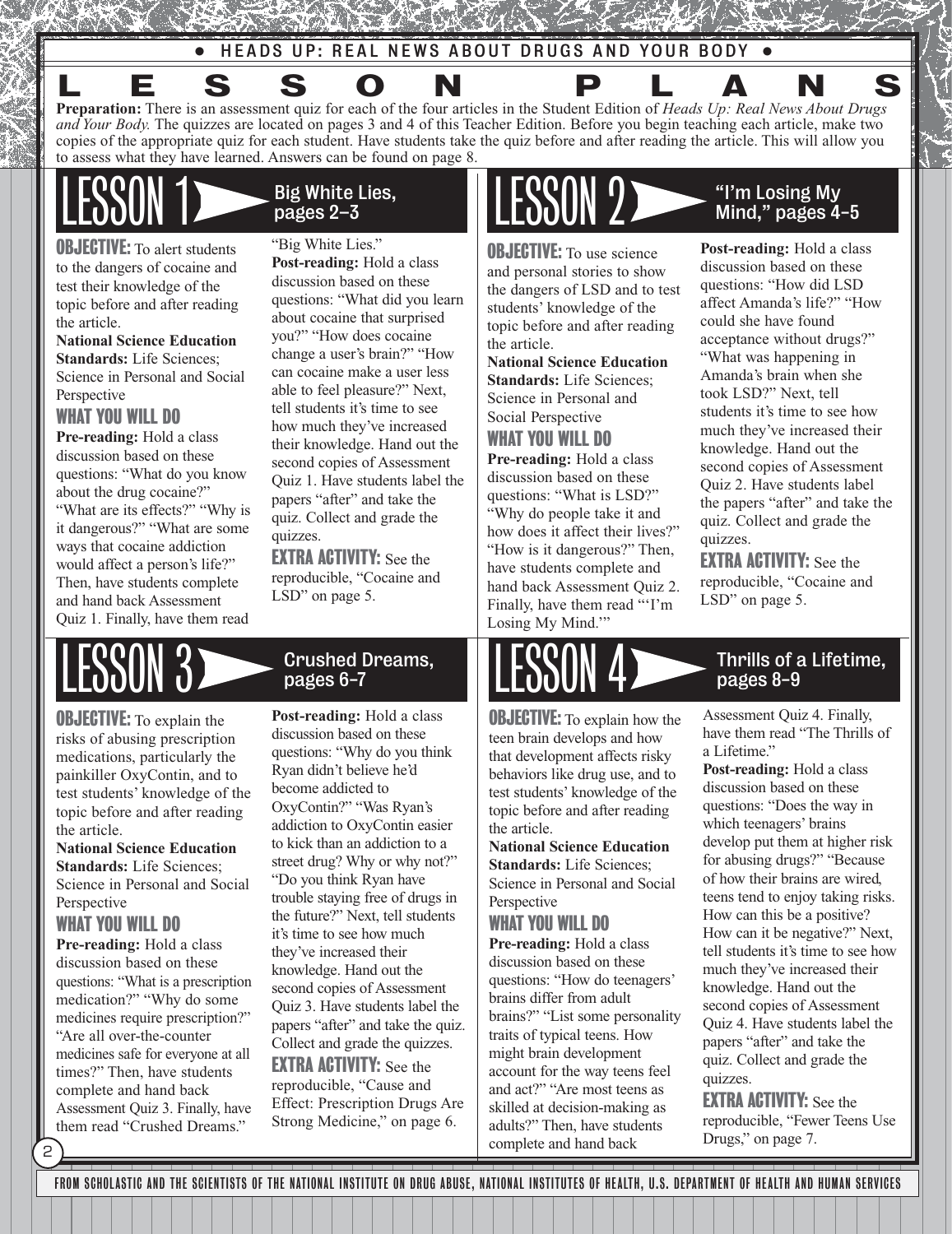

d. the stems of the cacao plant.

### **2. According to a 2002 NIDA study, what percentage of U.S. 8thgraders tried cocaine in 2002?**

- a. Less than one percent
- b. 3.6 percent
- c. 10.6 percent
- d. 15.6 percent
- b. sedatives.
- c. narcotics.
- d. stimulants.
- **4. Cocaine acts by causing a flood of \_\_\_\_\_\_\_\_ in the brain.**
	- a. the brain chemical dopamine
	- b. toxins
	- c. the brain chemical serotonin
	- d. fluid
- a. lung cancer.
- b. eczema.
- c. diabetes.
- d. heart attacks.

**Name: ASSESSMENT QUIZ 2 HEADS UP LSD: What Do You Know? REAL NEWS** ABOUT DRUG! **AND YOUR BODY** 

**Take this quiz to test your knowledge of LSD. Circle the correct answer to each question.** 

- **1. LSD belongs to the class of drugs known as** 
	- a. hallucinogens.
	- b. stimulants.
	- c. narcotics.
	- d. sedatives.

### **2. LSD was invented in a lab in**

- a. 1638.
- b. 1888.
- c. 1938.
- d. 1988.

### **3. LSD often causes users to**

- a. become violent and aggressive.
- b. stop breathing.
- c. see and hear things that aren't there.
- d. overeat.

**4. What do scientists believe to be the most serious risks of longterm use of LSD?**

- a. heart attack and stroke
- b. psychosis and re-experiencing drug symptoms

### **4. (continued)**

- c. liver and kidney disease
- d. brain tumors

### **5. What is the most serious short-term risk of taking LSD?**

- a. stroke
- b. losing touch with reality and doing something dangerous

3

- c. bleeding in the brain
- d. migraine headache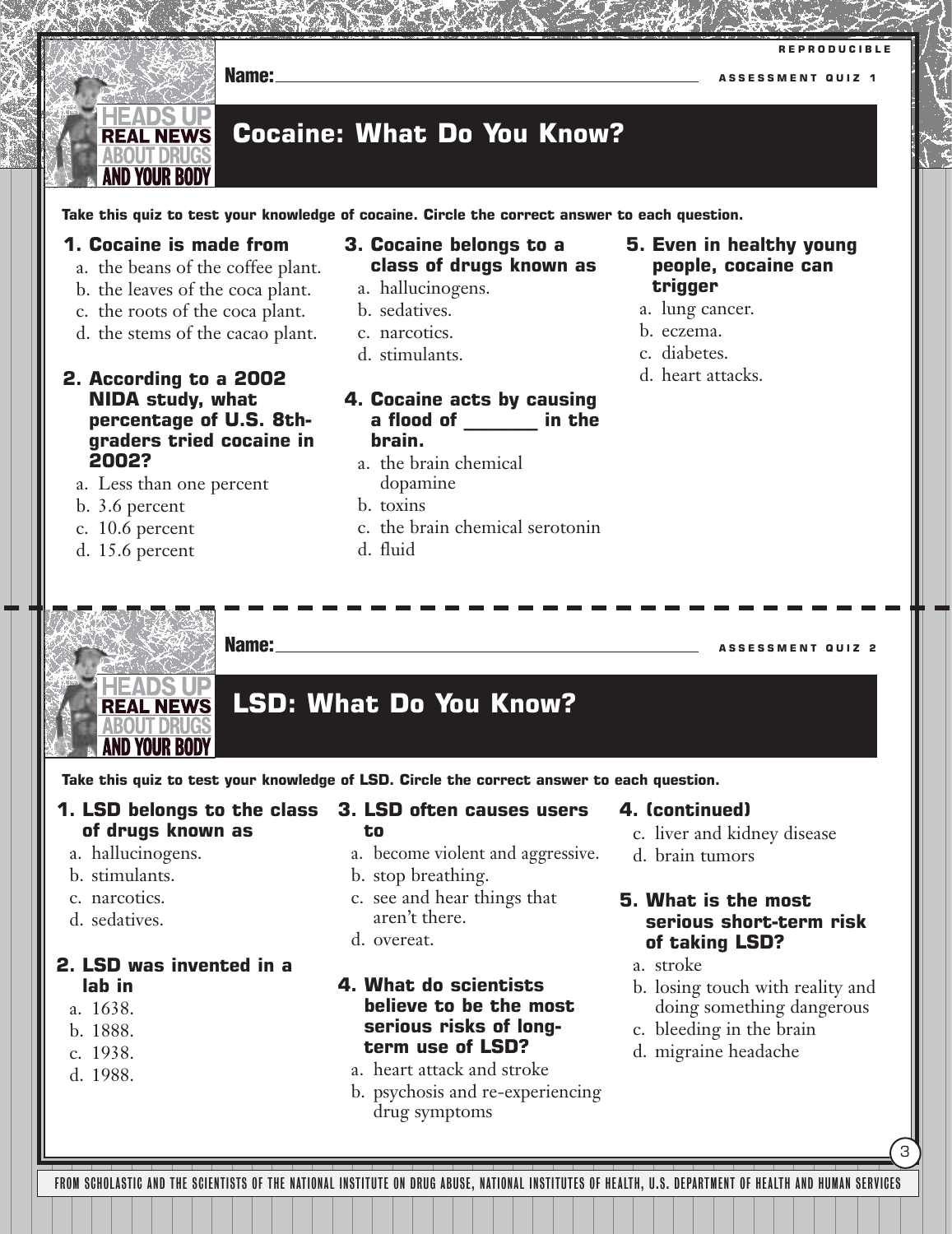

### **Prescription Drug Abuse: REAL NEWS** ABOUT DRUGS **What Do You Know?** AND YOUR RODY

**Take this quiz to test your knowledge of the dangers of abusing OxyContin and other prescription drugs. Circle the correct answer to each question.**

- **prescription drug, is meant to be used as**
	- a. an antibiotic.

**IEADS UI** 

- b. a painkiller.
- c. a sleeping pill.
- d. an antacid.

### **2. A 2002 NIDA study found that \_\_\_\_\_\_ of 8th-graders reported abusing OxyContin.**

- a. less than one percent
- b. 1.3 percent
- c. 4.3 percent
- d. 10.3 percent
- **1. OxyContin, a commonly abused 3. OxyContin causes addiction by acting on the emotional center of the brain, which is called** 
	- a. the cerebellum.
	- b. the brain stem.
	- c. the limbic system.
	- d. the cerebrum.
	- **4. In kids that don't need them, the drugs Ritalin and Adderal can cause**
		- a. attention deficit hyperactivity disorder (ADHD).
		- b. lung and throat cancer.
		- c. severe fatigue.
		- d. addiction and convulsions.
- **okay to use a prescription drug that was not prescribed specifically for you.**
- a. always

**5. It is \_\_\_\_\_\_\_\_\_\_**

- b. usually
- c. sometimes
- d. never

IFADS UP **REAL NEWS** 

> **ABOUT DRUGS AND YOUR BODY**

### **The Teen Brain: What Do You Know?**

**Take this quiz to test what you know about how the teen brain differs from the adult brain. Circle the correct answer to each question.**

### **1. Compared with adults, teens are \_\_\_\_\_\_\_ to take risks.**

- a. more likely
- b. somewhat less likely
- c. equally likely
- d. much less likely

### **2. In teens, the brain's emotional center is**

a. nonexistent.

4

- b. just beginning to develop.
- c. difficult to find.
- d. very well-developed.

### **3. The brain's emotional center is known as the**

- a. brain stem.
- b. limbic system.
- c. prefrontal cortex.
- d. cerebrum.
- **4. Teens are less equipped than adults to plan ahead and consider consequences because a part of their brains known as the \_\_\_\_\_\_\_\_\_\_\_ is still developing.**
	- a. brain stem
	- b. limbic system
	- c. prefrontal cortex
	- d. cerebrum

### **5. Scientists say the brain is a plastic organ, meaning that it**

- a. has the capacity to change.
- b. is made of artificial materials.
- c. never changes in any major way.
- d. is made of tissue that looks like plastic.

FROM SCHOLASTIC AND THE SCIENTISTS OF THE NATIONAL INSTITUTE ON DRUG ABUSE, NATIONAL INSTITUTES OF HEALTH, U.S. DEPARTMENT OF HEALTH AND HUMAN SERVICES

**Name: ASSESSMENT QUIZ 4**

**Name: ASSESSMENT QUIZ 3**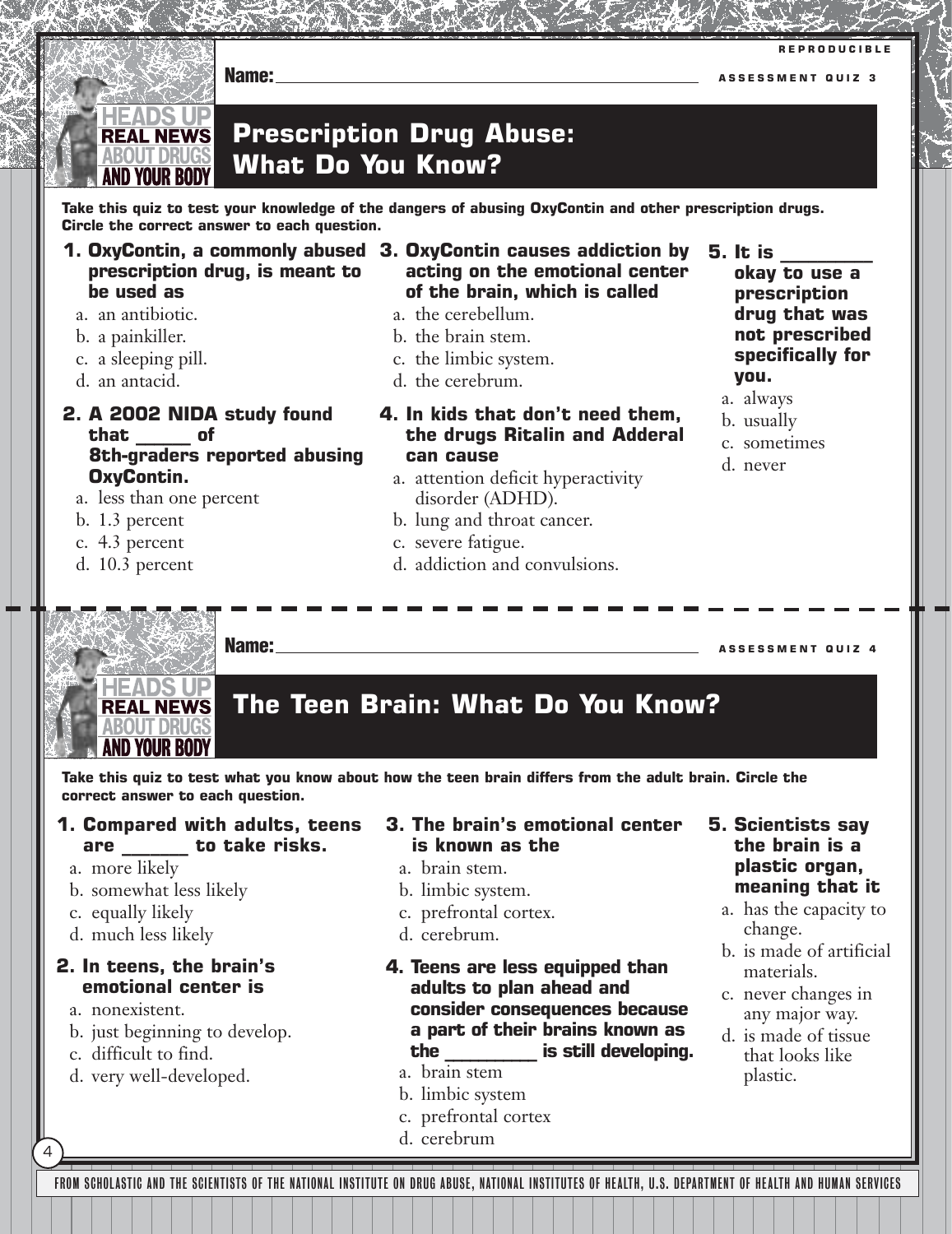### AND YOUR BODY REAL NEWS EADS ABOUT DRUGS

# GOCAINE and LSD: Review Activity

## What Are the Facts?

What is the difference between a fact and an opinion? A fact is something that is definitely true and can be proved. An opinion can't be proved since it conveys feelings, beliefs, or judgments.

After you've read "Big White Lies" and "I'm Losing My Mind," look at the following statements about stimulants, hallucinogens, and dissociative drugs. If you think the statement is a fact, write F in the space provided. If you think the statement is an opinion, write O in the space provided.

- **1.** Cocaine can cause fatal heart attacks and strokes.
	- 2. Ecstasy has both hallucinogenic and stimulant properties.
- **3.** The most serious side effect of cocaine use is addiction.
- **4.** Stimulants narrow blood vessels and reduce the flow of blood and oxygen to the heart.
- **5.** Inhaling cocaine through the nostrils is disgusting.
	- **6.** Cocaine interferes with the brain's normal handling of the neurotransmitter dopamine.
	- **7.** LSD is also called acid.
	- \_\_\_\_\_ 8. The most disturbing side effect of LSD use is synesthesia, or the blending of senses.
	- \_\_\_\_\_ 9. Hallucinogen persistent perception disorder (HPPD) is a disorder that involves ongoing perception problems, like seeing trails of light that aren't really there.
- **10.** LSD binds to and activates a specific receptor for the neurotransmitter serotonin.
- \_\_\_\_\_ 11. Using hallucinogens is scarier than using dissociative drugs.
- **12.** The number of teens using LSD is insignificant.

Now, find two additional facts about hallucinogens, dissociative drugs, or stimulants from the articles. Then, give an opinion of your own on Miguel's or Amanda's experiences with drugs. Use the space provided below.

Fact: \_\_\_\_\_\_\_\_\_\_\_\_\_\_\_\_\_\_\_\_\_\_\_\_\_\_\_\_\_\_\_\_\_\_\_\_\_\_\_\_\_\_\_\_\_\_\_\_\_\_\_\_\_\_\_\_\_\_\_\_\_\_ \_\_\_\_\_\_\_\_\_\_\_\_\_\_\_\_\_\_\_\_\_\_\_\_\_\_\_\_\_\_\_\_\_\_\_\_\_\_\_\_\_\_\_\_\_\_\_\_\_\_\_\_\_\_\_\_\_\_\_\_\_\_\_\_\_\_ \_\_\_\_\_\_\_\_\_\_\_\_\_\_\_\_\_\_\_\_\_\_\_\_\_\_\_\_\_\_\_\_\_\_\_\_\_\_\_\_\_\_\_\_\_\_\_\_\_\_\_\_\_\_\_\_\_\_\_\_\_\_\_\_\_\_ Fact: \_\_\_\_\_\_\_\_\_\_\_\_\_\_\_\_\_\_\_\_\_\_\_\_\_\_\_\_\_\_\_\_\_\_\_\_\_\_\_\_\_\_\_\_\_\_\_\_\_\_\_\_\_\_\_\_\_\_\_\_\_\_ \_\_\_\_\_\_\_\_\_\_\_\_\_\_\_\_\_\_\_\_\_\_\_\_\_\_\_\_\_\_\_\_\_\_\_\_\_\_\_\_\_\_\_\_\_\_\_\_\_\_\_\_\_\_\_\_\_\_\_\_\_\_\_\_\_\_ \_\_\_\_\_\_\_\_\_\_\_\_\_\_\_\_\_\_\_\_\_\_\_\_\_\_\_\_\_\_\_\_\_\_\_\_\_\_\_\_\_\_\_\_\_\_\_\_\_\_\_\_\_\_\_\_\_\_\_\_\_\_\_\_\_\_ Opinion: \_\_\_\_\_\_\_\_\_\_\_\_\_\_\_\_\_\_\_\_\_\_\_\_\_\_\_\_\_\_\_\_\_\_\_\_\_\_\_\_\_\_\_\_\_\_\_\_\_\_\_\_\_\_\_\_\_\_ \_\_\_\_\_\_\_\_\_\_\_\_\_\_\_\_\_\_\_\_\_\_\_\_\_\_\_\_\_\_\_\_\_\_\_\_\_\_\_\_\_\_\_\_\_\_\_\_\_\_\_\_\_\_\_\_\_\_\_\_\_\_\_\_\_\_ \_\_\_\_\_\_\_\_\_\_\_\_\_\_\_\_\_\_\_\_\_\_\_\_\_\_\_\_\_\_\_\_\_\_\_\_\_\_\_\_\_\_\_\_\_\_\_\_\_\_\_\_\_\_\_\_\_\_\_\_\_\_\_\_\_\_

Answers are in your Teacher Edition.

## Resources

### For more information and useful links, go to

>> www.scholastic.com/headsup

On Scholastic's Heads Up site, you'll find more true stories about teens in recovery, plus more information and activities about drugs of abuse.

- >> www.drugabuse.gov NIDA's information-packed Web site.
- >> www.BacktoSchool.drugabuse.gov

NIDA's new site for science-based information on drugs of abuse is for teachers and students in all grades—and for parents, too.

>> www.drugabuse.gov/ResearchReports/ Cocaine/Cocaine.html

Visit this page to read NIDA's research report on cocaine abuse and addiction.

>> www.drugabuse.gov/ResearchReports/ Hallucinogens/Hallucinogens.html NIDA's research report on hallucinogens

and dissociative drugs.

- >> www.drugabuse.gov/MOM/MOMIndex.html Check out NIDA's magazine series for teens. You can click on issues focusing on stimulants, hallucinogens, and more.
- >> www.clubdrugs.org

NIDA's comprehensive site on drugs associated with the young adult rave scene.

### >> www.drugabuse.gov/consequences

NIDA's new site highlights the variety of medical consequences of drug abuse and addiction, and explains how individual drugs can lead to these often serious health problems.

### Friend in Need

If you are concerned that someone you know is abusing cocaine, LSD, or other drugs, talk to a trusted adult (a teacher, parent, guidance counselor, etc.) for advice. Or, if your friend is ready to seek help, you may wish to offer the following resource: www.findtreatment.samhsa.gov or 1-800-662-HELP.

5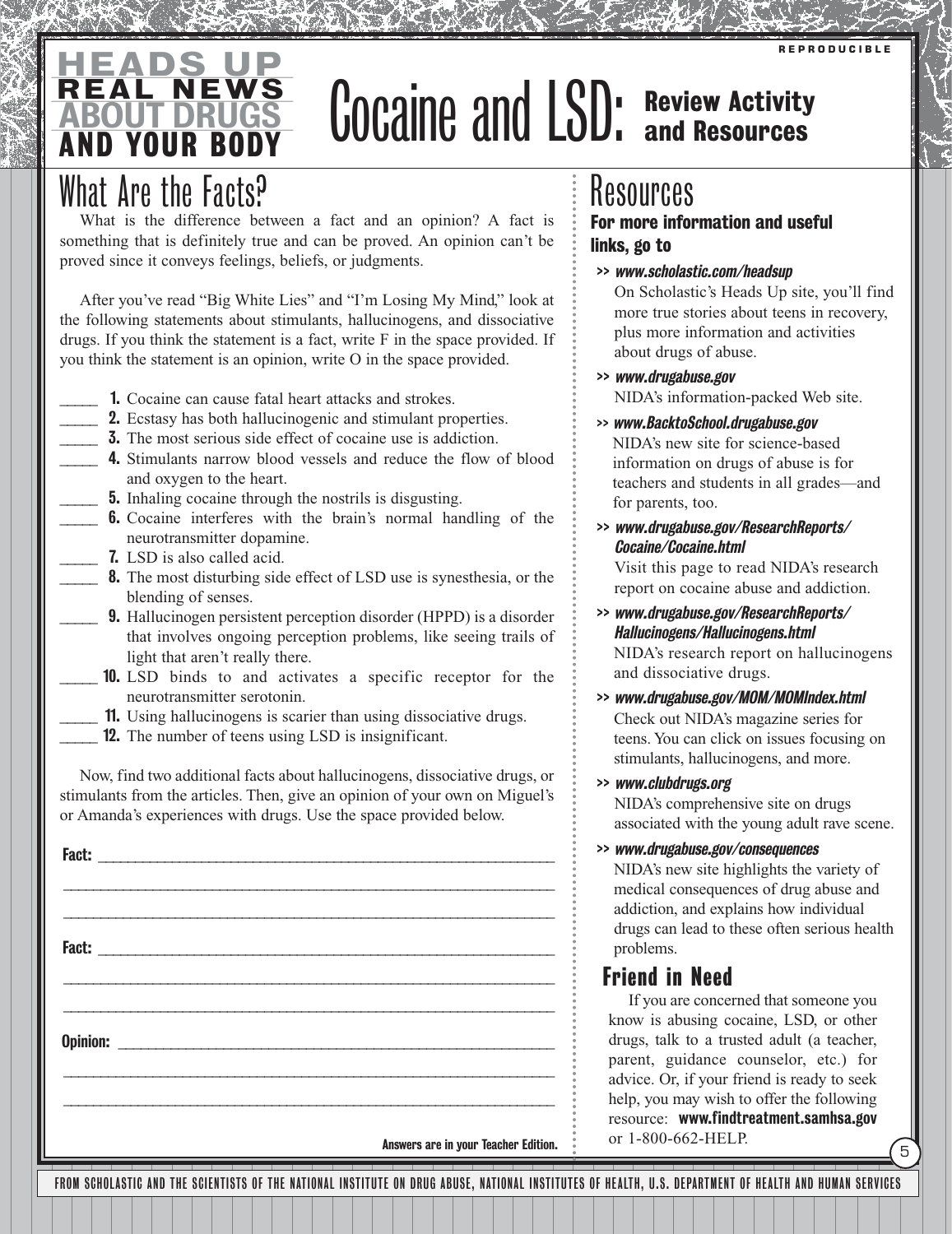### AND YOUR BODY <u>HEADS UP</u> ABOUT DRUGS Cause and Effect Prescription drugs

Prescription drugs

**REPRODUCIBLE** 

Read the article "Crushed Dreams" and the sidebars about the effects of prescription drugs that speed up, or stimulate, the central nervous system and those that slow, or depress it. Then, draw a line from each of the drugs on the left, below, to its effects on the right. Each drug or cause has three effects. Some effects may have more than one cause.



Learn More For more information and useful links, go to

### >> www.scholastic.com/HEADSUP

REAL

At the Heads Up site, you'll find quotes from teens in recovery, pop-up activities, information about other drugs, and more.

### >> www.teens.drugabuse.gov

NIDA's Web site for teens focuses on the science behind all drugs of abuse. Find out how nicotine, prescription drugs, club drugs, and other substances act on the brain.

### >> www.thecoolspot.gov

6

Get the facts you need about alcohol at this Web site for teens, sponsored by the National Institutes of Health.

### Friend in Need

If you are concerned that someone you know is abusing medications or other drugs, talk to a trusted adult (a teacher, parent, guidance counselor, etc.) for advice. Or, if your friend is ready to seek help, you may wish to offer the following resource: www.findtreatment.samhsa.gov or 1-800-662-HELP.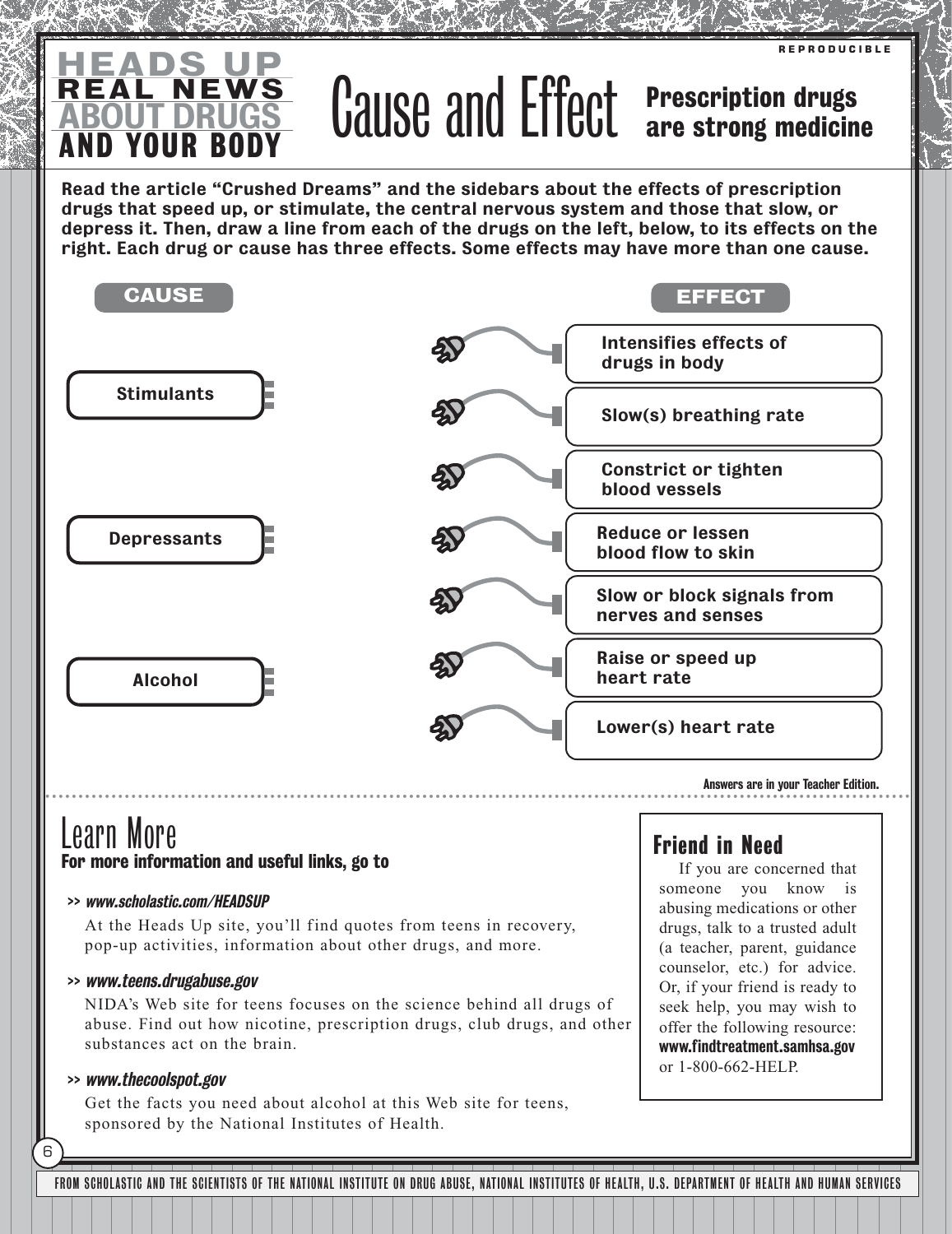### **REPRODUCIBLE**

### AND YOUR BODY REAL NEWS <u>HEADS UP</u> ABOUT DRUGS Fewer Teens Use Drugs

Teenagers are getting the message that drugs are a dead end. Fewer teens today are fooled into thinking that abusing drugs can help solve problems or is a fun way to spend time. To see the downward trend in teen drug use, look at the bar graph below. Then, answer the questions.



1. Which group had the greatest decrease in drug use between 1997 and 2002?

- a. 8th-graders
- **b.** 10th-graders
- c. 12th-graders

2. Which group had the smallest decrease in drug use between 1997 and 2002?

- a. 8th-graders
- b. 10th-graders
- c. 12th-graders

**3.** In 1997, what was the difference between illicit drug use among 8th-graders and 10th-graders?

- a. 18.6 percent
- b. 8.4 percent
- c. 13.4 percent

# Learn More

### For more information and useful links, go to

### >> www.scholastic.com/HEADSUP

At the *Heads Up* site, you'll find quotes from teens in recovery, pop-up activities, information about other drugs, and more.

### >> www.teens.drugabuse.gov

NIDA's Web site for teens focuses on the science behind all drugs of abuse. Find out how nicotine, prescription drugs, club drugs, and other substances act on the brain.

### 4. In 2002, what was the difference between illicit drug use among 10th-graders and 12th-graders?

- a. 2.4 percent
- b. 3.2 percent
- **c.** 4.6 percent

5. What percentage of 8th-graders did not use illicit drugs in 2002?

- a. 10.4 percent
- **b.** 89.6 percent
- **c.** 96.4 percent

6. If the trend were to continue, what percentage of 12thgraders would report using drugs in 2007?

- a. 23.2 percent
- b. 27 percent
- **c.** 24.6 percent

### Answers are in your Teacher Edition.

### Friend in Need

If you are concerned that someone you know is abusing medications or other drugs, talk to a trusted adult (a teacher, parent, guidance counselor, etc.) for advice. Or, if your friend is ready to seek help, you may wish to offer the following resource: www.findtreatment.samhsa.gov or 1-800-662-HELP.

7